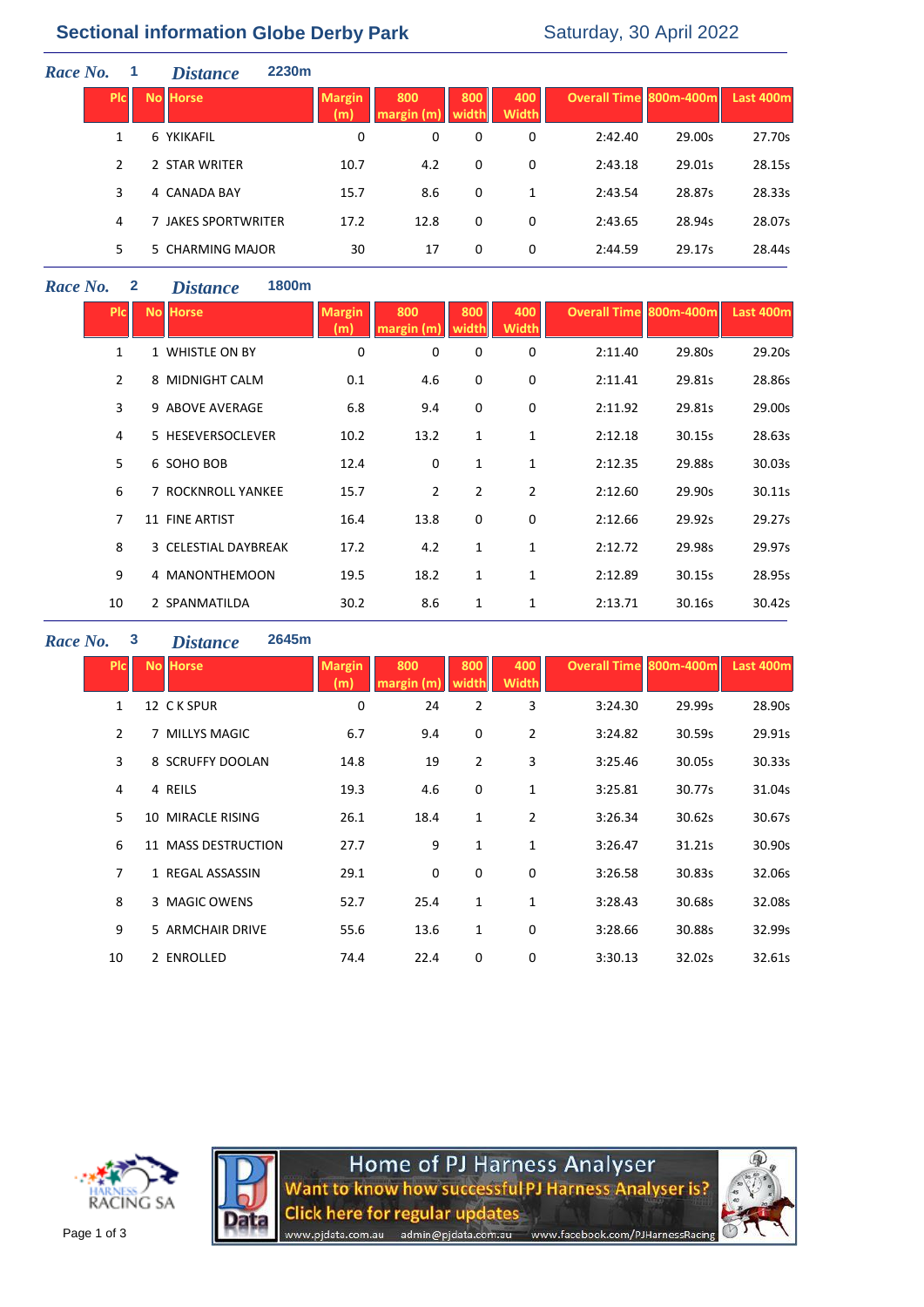| Race No. |                | 4 | <b>Distance</b>   | 2230m |                      |                     |              |                     |                               |        |           |
|----------|----------------|---|-------------------|-------|----------------------|---------------------|--------------|---------------------|-------------------------------|--------|-----------|
|          | <b>PIc</b>     |   | <b>No Horse</b>   |       | <b>Margin</b><br>(m) | 800<br>margin $(m)$ | 800<br>width | 400<br><b>Width</b> | <b>Overall Time 800m-400m</b> |        | Last 400m |
|          | 1              |   | 3 JAWSOFLINCOLN   |       | 0                    | 0                   | 0            | 0                   | 2:41.50                       | 28.00s | 29.50s    |
|          | $\overline{2}$ |   | 8 EVER HOPING     |       | 13.2                 | 5.4                 | $\mathbf{1}$ | 1                   | 2:42.52                       | 28.56s | 29.50s    |
|          | 3              |   | 2 HONEYBUN        |       | 17.3                 | 14.2                | 0            | $\mathbf{1}$        | 2:42.84                       | 28.40s | 29.32s    |
|          | 4              |   | 1 BIG BLACK BETTY |       | 24.4                 | 8.2                 | 0            | 0                   | 2:43.39                       | 28.56s | 30.10s    |
|          | 5              |   | 7 ART JESTER      |       | 33.9                 | 11.8                | 1            | $\overline{2}$      | 2:44.12                       | 28.31s | 30.77s    |
|          | 6              |   | 4 JUST CHAI       |       | 45.8                 | 38.2                | 1            | 1                   | 2:45.04                       | 27.82s | 30.22s    |
|          | 7              |   | 5 MONSIEUR STEEL  |       | 47.2                 | 34.2                | 0            | 0                   | 2:45.15                       | 28.11s | 30.32s    |
|          | 8              |   | 6 MY PURPLE PATCH |       | 144.9                | 70                  | 0            | 0                   | 2:52.71                       | 30.79s | 32.06s    |

## *Race No.* **5** *Distance* **2230m**

| <b>PIC</b>     | <b>No Horse</b>       | <b>Margin</b><br>(m) | 800<br>margin (m) | 800<br>widtl   | 400<br><b>Width</b> | <b>Overall Time 800m-400m</b> |        | <b>Last 400m</b> |
|----------------|-----------------------|----------------------|-------------------|----------------|---------------------|-------------------------------|--------|------------------|
| $\mathbf{1}$   | 4 MAKE MINE MUSCLE    | $\mathbf 0$          | 0                 | 0              | $\mathbf 0$         | 2:55.90                       | 30.70s | 30.10s           |
| $\overline{2}$ | 2 WINSOME RUBY        | 5.5                  | 5                 | 0              | 0                   | 2:56.33                       | 30.67s | 30.17s           |
| $\overline{3}$ | 6 KABAYO KING         | 9.2                  | 1.2               | 1              | 1                   | 2:56.63                       | 30.96s | 30.44s           |
| 4              | 3 SHEZAGEM            | 12.8                 | 14.6              | 0              | 0                   | 2:56.91                       | 30.71s | 29.95s           |
| 5.             | 1 PIESRIDINGSHOTGUN   | 13                   | 9.6               | 0              | 0                   | 2:56.92                       | 30.69s | 30.37s           |
| 6              | 5 ORLANDOS GIFT       | 13.2                 | 10.6              | 1              | $\mathbf{1}$        | 2:56.94                       | 30.67s | 30.32s           |
| $\overline{7}$ | 8 OUR SPITFIRE        | 14.1                 | 6                 | 1              | $\overline{2}$      | 2:57.01                       | 30.65s | 30.77s           |
| 8              | 7 BACARDI BINDI       | 15.8                 | 15                | 1              | $\mathbf 1$         | 2:57.15                       | 30.69s | 30.17s           |
| 9              | 9 HAMMERS LAW         | 18.1                 | 19.4              | 0              | $\mathbf 1$         | 2:57.33                       | 30.73s | 29.97s           |
| 10             | 12 GHENT              | 18.8                 | 19.6              | 1              | $\overline{2}$      | 2:57.38                       | 30.00s | 30.74s           |
| 11             | 11 MUSCLETONIAN       | 21.3                 | 19                | $\overline{2}$ | 3                   | 2:57.58                       | 29.74s | 31.23s           |
| 12             | <b>10 SUPER ANGUS</b> | 30.2                 | 24.4              | 0              | 2                   | 2:58.28                       | 30.11s | 31.13s           |

#### *Race No.* **6** *Distance* **2645m**

| <b>Plc</b>     | <b>No Horse</b>    | <b>Margin</b><br>(m) | 800<br>margin (m) | 800<br>width   | 400<br><b>Width</b> | <b>Overall Time 800m-400m</b> |        | Last 400m |
|----------------|--------------------|----------------------|-------------------|----------------|---------------------|-------------------------------|--------|-----------|
| 1              | 9 WRANGLER         | 0                    | 4.4               | 0              | 0                   | 3:13.80                       | 28.72s | 28.77s    |
| $\overline{2}$ | 1 CULLENBURN       | 0.5                  | 0                 | 0              | 0                   | 3:13.84                       | 28.70s | 29.14s    |
| 3              | 11 MAHARAJAH       | 1.5                  | 13.4              | 0              | 0                   | 3:13.91                       | 28.76s | 28.18s    |
| 4              | 6 JIMMY MACK       | 2.3                  | 0                 | $\mathbf{1}$   | 1                   | 3:13.98                       | 28.76s | 29.21s    |
| 5              | 10 BELLADONNA GIRL | 4.1                  | 8.8               | 0              | 0                   | 3:14.11                       | 28.75s | 28.72s    |
| 6              | 4 BREACH THE BEACH | 6.7                  | 5.2               | 1              | 1                   | 3:14.31                       | 28.84s | 29.06s    |
| $\overline{7}$ | 3 ZADAKA           | 13.7                 | 9.8               | $\mathbf{1}$   | $\overline{2}$      | 3:14.85                       | 28.81s | 29.27s    |
| 8              | 5 ASSASSINATOR     | 14.7                 | 14.4              | $\mathbf{1}$   | 1                   | 3:14.92                       | 28.86s | 28.96s    |
| 9              | 7 MOTU PREMIER     | 22.2                 | 24.4              | $\overline{2}$ | $\overline{2}$      | 3:15.49                       | 28.28s | 29.36s    |
| 10             | 2 THE CULLECTOR    | 25.9                 | 20.6              | 1              | 0                   | 3:15.78                       | 28.70s | 29.48s    |





Home of PJ Harness Analyser<br>Want to know how successful PJ Harness Analyser is? **Click here for regular updates** www.pjdata.com.au admin@pjdata.com.au www.facebook.com/PJHarnessRacing